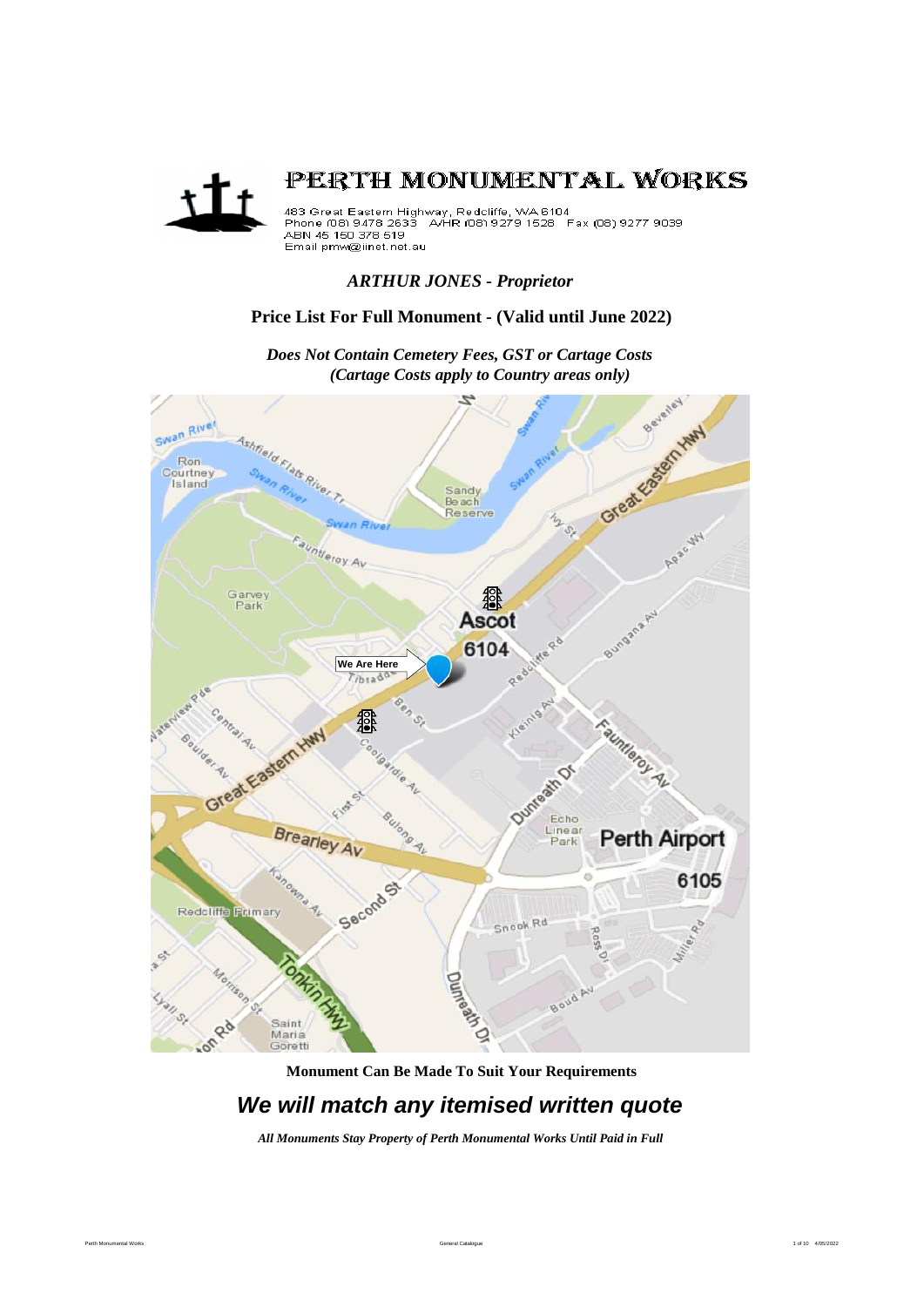| <b>DESIGN NO 1</b><br>All Polished, Grey Granite Kerbs<br>All Polished, Multicolour Red Granite Ledger<br>All Polished, Multicolour Red Granite, Sloping Headstone<br>2200mm Reinforced four pier Concrete Foundations*                                                                                              | Total $\overline{\$}$ | \$<br>\$<br>\$ | 2,790<br>2,042<br>1,362<br>500<br>6,694     |
|----------------------------------------------------------------------------------------------------------------------------------------------------------------------------------------------------------------------------------------------------------------------------------------------------------------------|-----------------------|----------------|---------------------------------------------|
| Extra<br>Inset Vases with Marble Caps @ \$110 each<br>Splay Cut at Foot for Surname \$220<br>Polished Gold Leaf Large Letter On Splay @ \$24 each<br>Cross In Gold Leaf @ \$75<br>Inset vases @ \$85 ea                                                                                                              |                       |                |                                             |
| <b>DESIGN NO 2</b><br>All Polished Grey Granite Kerbs<br>All Polished Black Granite Ledger<br>All Polished, Black Granite, Curved Top Sloping Headstone<br>2200mm Reinforced four pier Concrete Foundations*                                                                                                         | Total $\sqrt{s}$      | \$\$\$         | 2,790<br>2,580<br>1,362<br>500<br>7,232     |
| Extra<br>Inset Vases with Marble Caps @ \$110 each<br>Polished Gold Leaf Large Letters on top of headstone @ \$24 each<br>Concrete Footpath @ \$375 (no longer permitted in Metropolitan Area)<br>Cross in Goldleaf @ \$75                                                                                           |                       |                |                                             |
| <b>DESIGN NO 3</b><br>All Polished Multicolour Red Granite Kerbs<br>All Polished, Black Granite Ledger<br>Full Width All Polished Black Granite Sloping Headstone<br>2200mm Reinforced four pier Concrete Foundations*                                                                                               | Total $\overline{\$}$ | \$\$\$\$       | 3,277<br>2,580<br>2,064<br>500<br>8,421     |
| Extra<br>Inset Vases @ \$85 each<br>Concrete Footpath @ \$375 (no longer permitted in Metropolitan Area)<br>Cross In Gold Leaf @ \$75<br>Inset Vases with Marble Caps @ \$110 each<br>Splay Cut at Foot for Surname \$220<br>Polished Gold Leaf Large Letter On Splay @ \$24 each<br>Small Roses in Gold Leaf @ \$35 |                       |                |                                             |
| <b>DESIGN NO 4</b><br>All Polished Grey Granite Kerbs<br>All Polished Grey Granite Ledger<br>All Polished Grey Granite Desk Scroll<br>Carrara Marble Panel to Scroll<br>2200mm Reinforced four pier Concrete Foundations*                                                                                            | Total $\sqrt{s}$      | \$\$\$\$\$     | 2,790<br>1,805<br>600<br>90<br>500<br>5,785 |
| Extra                                                                                                                                                                                                                                                                                                                |                       |                |                                             |

150x150x150mm (6"x6"x6") Grey Granite Vase @ \$137 each Burgundy Coloured Ceramic Five Roses Posie @ \$336 each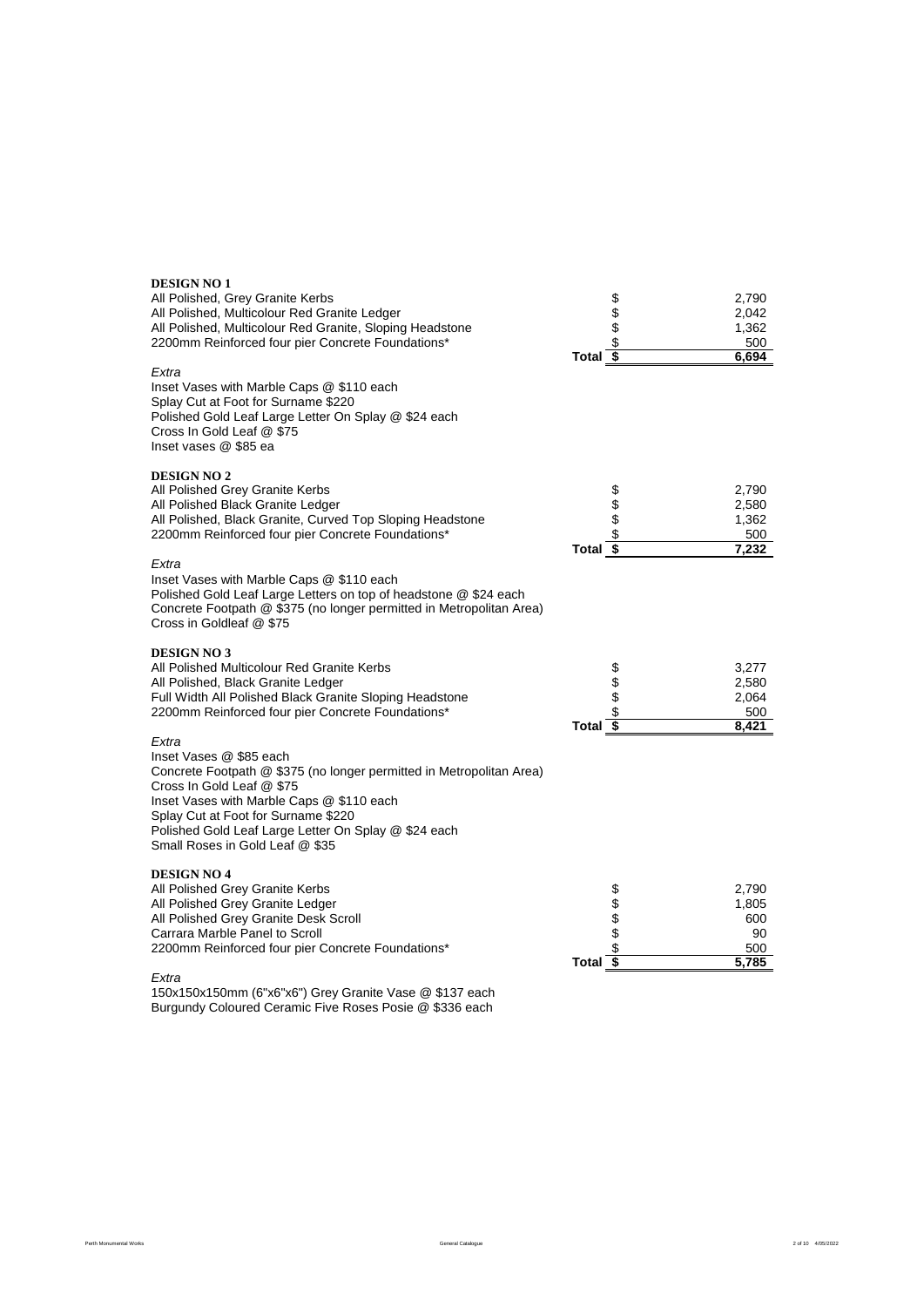| <b>DESIGN NO 5</b><br>All Polished, Grey Granite Kerbs<br>Marble Chips On Concrete Bed<br>2 Marble Hearts @ \$590 each on<br>2 All Polished Granite Pedestals @ \$120 each<br>2200mm Reinforced four pier Concrete Foundations*<br>Extra<br>Inset Vases @ \$85 each<br>8x10cm Oval Colour Photo @ \$154<br>8x10cm Plain Silver Oval Photo Frame @ \$86 each<br>Concrete Footpath @ \$375 (no longer permitted in Metropolitan Area)<br>Statues - Clients Own | Total $\overline{\$}$ | \$\$\$\$\$         | 2,790<br>400<br>1,180<br>240<br>500<br>5,110             |
|--------------------------------------------------------------------------------------------------------------------------------------------------------------------------------------------------------------------------------------------------------------------------------------------------------------------------------------------------------------------------------------------------------------------------------------------------------------|-----------------------|--------------------|----------------------------------------------------------|
| <b>DESIGN NO 6</b><br>Rustic Sides, Polished Top Multicolour Red Granite Kerbs<br>Concrete Bed and Terracotta Red Chips<br>Carrara Marble Parchment Style Scroll<br>All Polished Multicolour Red Granite Panel to Scroll<br>All Polished Granite Pedestal<br>Multicolour Red Granite Base Under Scroll (Small)<br>2200mm Reinforced four pier Concrete Foundations*<br>Extra<br>150x150x150mm (6x6x6") Multicolour Red Granite Vases @ \$149 each            | Total $\overline{\$}$ | \$<br>696969<br>\$ | 3,277<br>480<br>620<br>150<br>120<br>200<br>500<br>5,347 |
| <b>DESIGN NO 7</b><br>All Polished Multicolour Red Granite Kerbs<br>All Polished Multicolour Red Granite Ledger<br>All Polished Multicolour Red Granite Double Pillar Headstone & Base<br>2200mm Reinforced four pier Concrete Foundations*<br>Extra<br>8x10cm Oval Colour Photo @ \$154<br>Inset vases @ \$85 each<br>Dragon in Gold Leaf \$120                                                                                                             | Total $\overline{\$}$ | \$<br>\$<br>\$     | 3,277<br>2,042<br>2,665<br>500<br>8,484                  |
| <b>DESIGN NO 8</b><br>All Polished Grey Granite Kerbs<br>All Polished, Grey Granite Ledger<br>50mm (2") Marble Headstone with 75mm (3") Return & Base<br>2200mm Reinforced four pier Concrete Foundations*<br>Extra<br>250mm (10") Marble Vase @ \$230 each<br>Splay Cut at Foot for Surname \$220<br>Polished Gold Leaf Large Letter On Splay @ \$24 each<br>Inset Vases with Marble Caps \$110 each                                                        | Total \$              | \$<br>\$<br>\$     | 2,790<br>1,800<br>2,820<br>500<br>7,910                  |

Names to Vase Caps in Lead Letters @ \$7.00 each

Kosmolux Madonna di Lourdes Statue - Model 166 @ \$725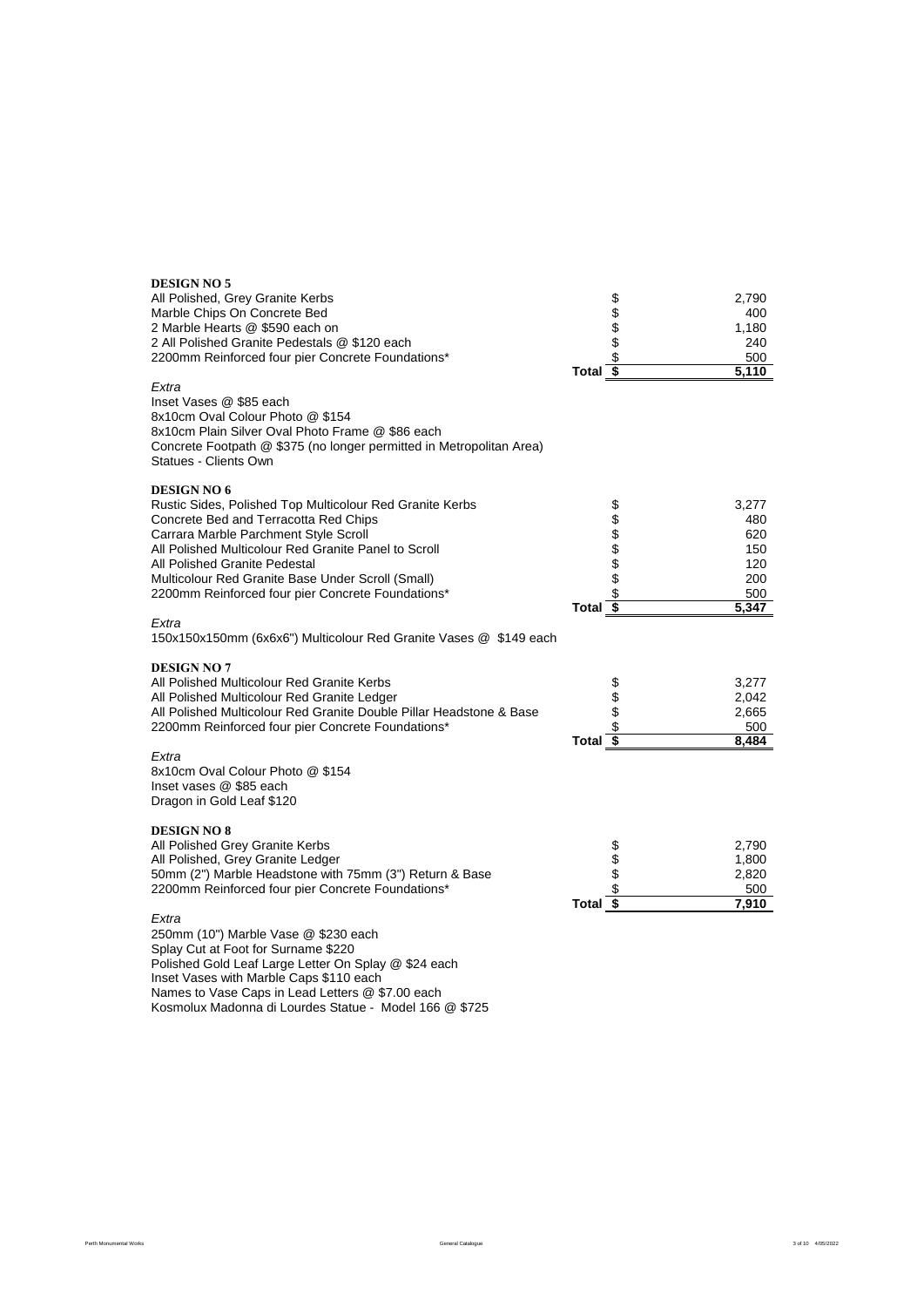| <b>DESIGN NO 9</b>                                                                                                                                                                                                                                                                |                       |          |        |
|-----------------------------------------------------------------------------------------------------------------------------------------------------------------------------------------------------------------------------------------------------------------------------------|-----------------------|----------|--------|
| Rustic Sides Polished Top Grey Granite Kerbs                                                                                                                                                                                                                                      |                       | \$<br>\$ | 2,790  |
| All Polished Grey Granite Ledger                                                                                                                                                                                                                                                  |                       |          | 1,805  |
| 75mm (3") Marble Headstone, Cross & Base                                                                                                                                                                                                                                          |                       | \$       | 2,537  |
| 2200mm Reinforced four pier Concrete Foundations*                                                                                                                                                                                                                                 |                       | \$       | 500    |
|                                                                                                                                                                                                                                                                                   | Total $\overline{\$}$ |          | 7,632  |
| Extra<br>Marble Vases 150x150x200mm (6x6x8") @ \$135 each<br>Concrete Footpath @ \$350 (no longer permitted in Metropolitan Area)<br>Small Chrome Crucifix @ \$36                                                                                                                 |                       |          |        |
| <b>DESIGN 10</b>                                                                                                                                                                                                                                                                  |                       |          |        |
| All Polished Black Granite Kerbs                                                                                                                                                                                                                                                  |                       |          | 4.340  |
| All Polished Black Granite Ledger                                                                                                                                                                                                                                                 |                       |          | 2,580  |
| Marble Chapel With Columns & Base with Black Granite Back                                                                                                                                                                                                                         |                       | \$       | 3,415  |
| 2200mm Reinforced four pier Concrete Foundations*                                                                                                                                                                                                                                 |                       | \$       | 500    |
|                                                                                                                                                                                                                                                                                   | Total $\overline{\$}$ |          | 10,835 |
| Extra<br>Inset Vases @ \$85 each<br>Kosmolux Sacro Cuore Statue Model 212 @ \$349<br>Small Silver Crucifix to Cap \$189<br>Burgundy Coloured Ceramic Five Roses Posie @ \$336 each<br>Splay Cut at Foot for Surname \$220<br>Polished Gold Leaf Large Letter On Splay @ \$24 each |                       |          |        |
| <b>DESIGN NO 11</b>                                                                                                                                                                                                                                                               |                       |          |        |
| All Polished Multicolour Red Granite Kerbs                                                                                                                                                                                                                                        |                       | \$       | 3.277  |
| All Polished Multicolour Red Granite Ledger                                                                                                                                                                                                                                       |                       | \$       | 2,042  |
| All Polished Multicolour Red Granite Chapel with Wings & Base                                                                                                                                                                                                                     |                       | \$       | 2,690  |
| All Polished Multicolour Red Granite inscription panel                                                                                                                                                                                                                            |                       | \$       | 220    |
| 2200mm Reinforced four pier Concrete Foundations*                                                                                                                                                                                                                                 |                       |          | 500    |
|                                                                                                                                                                                                                                                                                   | Total $\overline{\$}$ |          | 8,729  |
| Extra<br>$Incat \text{Vococ}$ $\otimes$ $\bullet$ $\circ$ $\circ$ $\circ$ $\circ$ $\circ$                                                                                                                                                                                         |                       |          |        |

Inset Vases @ \$85 each Inset Vases with Multicolour Red Granite caps @ \$110 each Splay Cut at Foot for Surname \$220 Polished Gold Leaf Large Letter On Splay @ \$24 each Book Outline in Gold Leaf @ \$260 Statues - Clients Own 9x12cm Oval Colour Photo \$170 9x12cm Plain Gold Oval Photo Frame @ \$128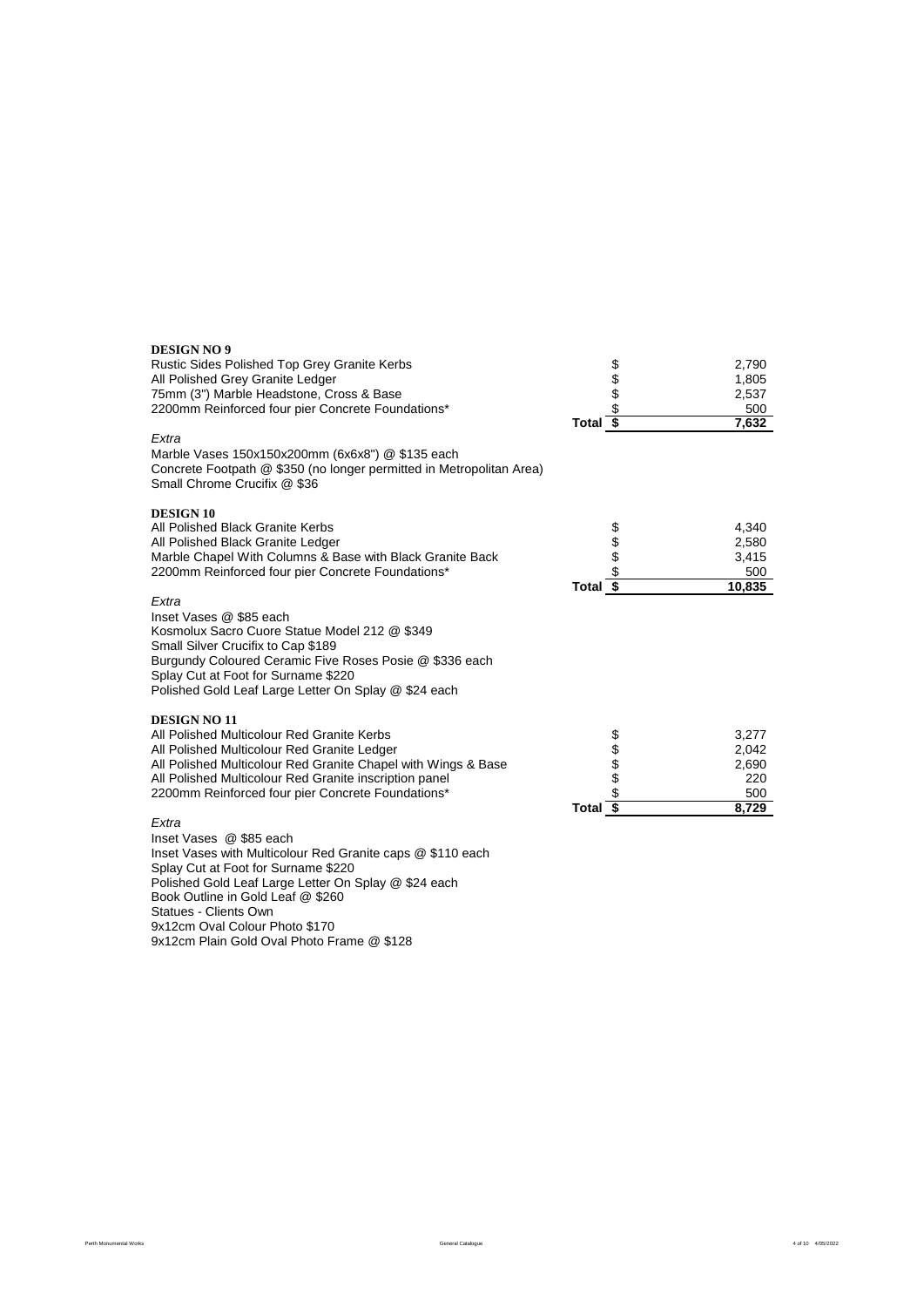| <b>DESIGN NO 12</b><br>All Polished Black Granite Kerbs<br>All Polished Black Granite Ledger                                                                                                                                                                                                                                                                     |                                            | 4,340<br>2,580                                      |
|------------------------------------------------------------------------------------------------------------------------------------------------------------------------------------------------------------------------------------------------------------------------------------------------------------------------------------------------------------------|--------------------------------------------|-----------------------------------------------------|
| All Polished Black Granite Scallop Edged Headstone & Base<br>2200mm Reinforced four pier Concrete Foundations*<br>Total                                                                                                                                                                                                                                          | \$\$\$\$\$                                 | 2,545<br>500<br>9,965                               |
| Extra<br>All Polished Black Grecian Style Vases @ \$225 each<br>Splay Cut at Foot for Surname \$220<br>Cut In Gold Leaf Large Letter On Base @ \$24 each<br>9x12cm Oval Colour Photo @ \$170<br>9x12cm Black & Gold Photo Frame Model 2945G @ \$232<br>Special Style Gold Leaf Cross between inscription \$110<br>Medium Single Burgundy Rose Posie @ \$245 each |                                            |                                                     |
| <b>DESIGN NO 13</b><br>Rustic Sides Polished Top Grey Granite Kerbs<br>All Polished Grey Granite Ledger<br>All Polished Grey Granite Base<br>Plain Marble Book<br>All Polished Granite Book Pedestal<br>2200mm Reinforced four pier Concrete Foundations*                                                                                                        | <b>888888</b><br>Total \$                  | 2,790<br>1,800<br>490<br>627<br>120<br>500<br>6,327 |
| Extra<br>Inset Vases with Grey Granite Caps @ \$110 each<br>Splay Cut at Foot for Surname \$220<br>Polished Gold Leaf Large Letter On Splay @ \$24 each<br>Gum Nut and Leaves in Gold Leaf to Divide Inscription \$120                                                                                                                                           |                                            |                                                     |
| <b>DESIGN NO 14</b><br>All Polished Grey Granite Kerbs<br>All Polished Multicolour Red Red Granite Ledger<br>75mm (3") Marble Headstone & Multicolour Red Base<br>2200mm Reinforced four pier Concrete Foundations*                                                                                                                                              | \$\$\$<br>$\overline{\mathbf{s}}$<br>Total | 2,790<br>2,042<br>2,565<br>500<br>7,897             |
| Extra                                                                                                                                                                                                                                                                                                                                                            |                                            |                                                     |

Perth Monumental Works 6.6 10 4/05/2022 A content of the Senate Catalogue 5 of 10 4/05/2022 A content of the Senate Catalogue 5 of 10 4/05/2022

250mm (10") Marble Vase @ \$230 each 8x10cm Oval Colour Photo \$154

Small Bronze Crucifix \$124

8x10cm Oval Plain Bronze Photo Frame \$51

Inset Vases with Marble Caps @ \$110 each

Burgundy Coloured Ceramic Five Roses Posie @ \$336 each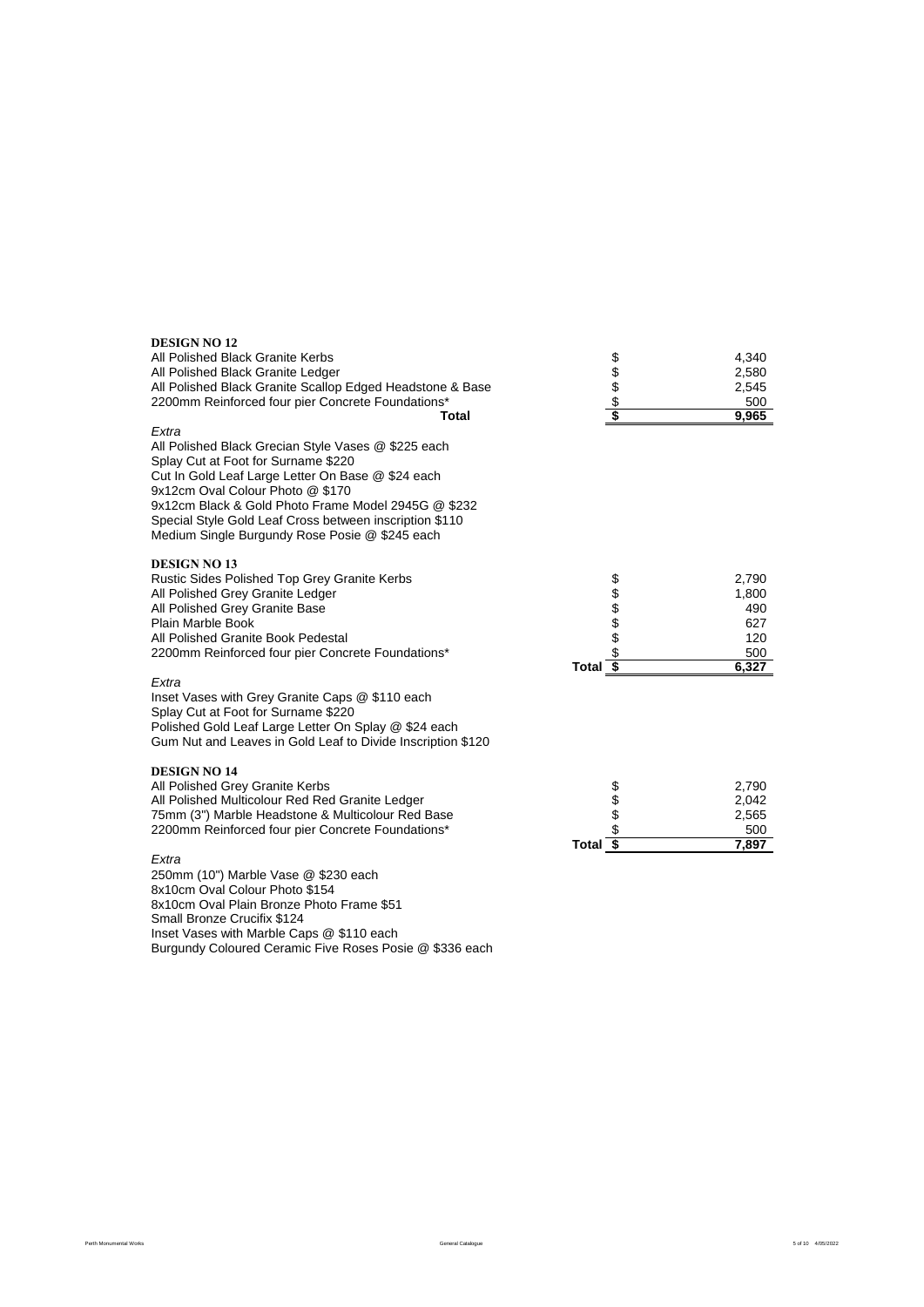| <b>DESIGN NO 15</b><br>All Polished Grandee Granite Kerbs<br>All Polished Grandee Granite, Overhanging, Bullnosed Ledger<br>All Polished Grandee Granite Headstone & Base<br>2200mm Reinforced four pier Concrete Foundations*<br>Extra<br>All Polished Grandee Granite Footpath 75mm wide @ \$1552<br>9x12cm Oval Colour Photo \$170<br>9x12cm Oval Plain Gold Photo Frame \$128<br>Large Cross cut in to right-hand side in Gold Leaf \$85<br>Gold rails to sides POA | Total $\sqrt{s}$      | \$\$\$\$       | 3,580<br>2,695<br>2,730<br>500<br>9,505    |
|-------------------------------------------------------------------------------------------------------------------------------------------------------------------------------------------------------------------------------------------------------------------------------------------------------------------------------------------------------------------------------------------------------------------------------------------------------------------------|-----------------------|----------------|--------------------------------------------|
| <b>DESIGN 16</b><br>All Polished Grey Granite Blocks & Slips On Grey Granite Kerbs<br>Marble Chips On Concrete Bed<br>All Polished Black Granite Parchment Type Scroll<br>All Polished Granite Pedestal<br>2200mm Reinforced four pier Concrete Foundations*<br>Extra<br>Inset Vases @ \$85 each                                                                                                                                                                        | Total $\overline{\$}$ | <b>88888</b>   | 3,200<br>400<br>544<br>120<br>500<br>4.764 |
| <b>DESIGN NO 17</b><br>Rustic Sides Polished Top Grey Granite Kerbs<br>All Polished Grey Granite Ledger<br>All Polished Black Granite Headstone with Marble Base<br>2200mm Reinforced four pier Concrete Foundations*<br>Extra<br>150x150x200mm (6x6x8") Marble Vases @ \$155 each                                                                                                                                                                                      | Total $\overline{\$}$ | \$<br>\$<br>\$ | 2,760<br>1,805<br>2,240<br>500<br>7,305    |
| Splay Cut at Foot for Surname \$220<br>Polished Gold Leaf Large Letter On Splay @ \$24 each<br>8x10cm Oval Colour Photo \$154<br>Large Gold Cross with line @ \$168                                                                                                                                                                                                                                                                                                     |                       |                |                                            |
| <b>DESIGN NO 18</b><br>Rustic Sides Polished Top Grey Granite Kerbs<br>All Polished Grey Granite Ledger<br>Polished Face, Rustic Edges Black Granite Headstone with Grey Granite Base<br>2200mm Reinforced four pier Concrete Foundations*                                                                                                                                                                                                                              | Total \$              | \$\$<br>\$     | 2,790<br>1,805<br>2,860<br>500<br>7,955    |
| Extra<br>Inset Vases With Black Granite Caps @ \$110 each<br>Splay Cut at Foot for Surname \$220                                                                                                                                                                                                                                                                                                                                                                        |                       |                |                                            |

Polished Gold Leaf Large Letter On Splay @ \$24 each

Medium Gold Cross with line \$199

Large Rose in Gold Leaf \$110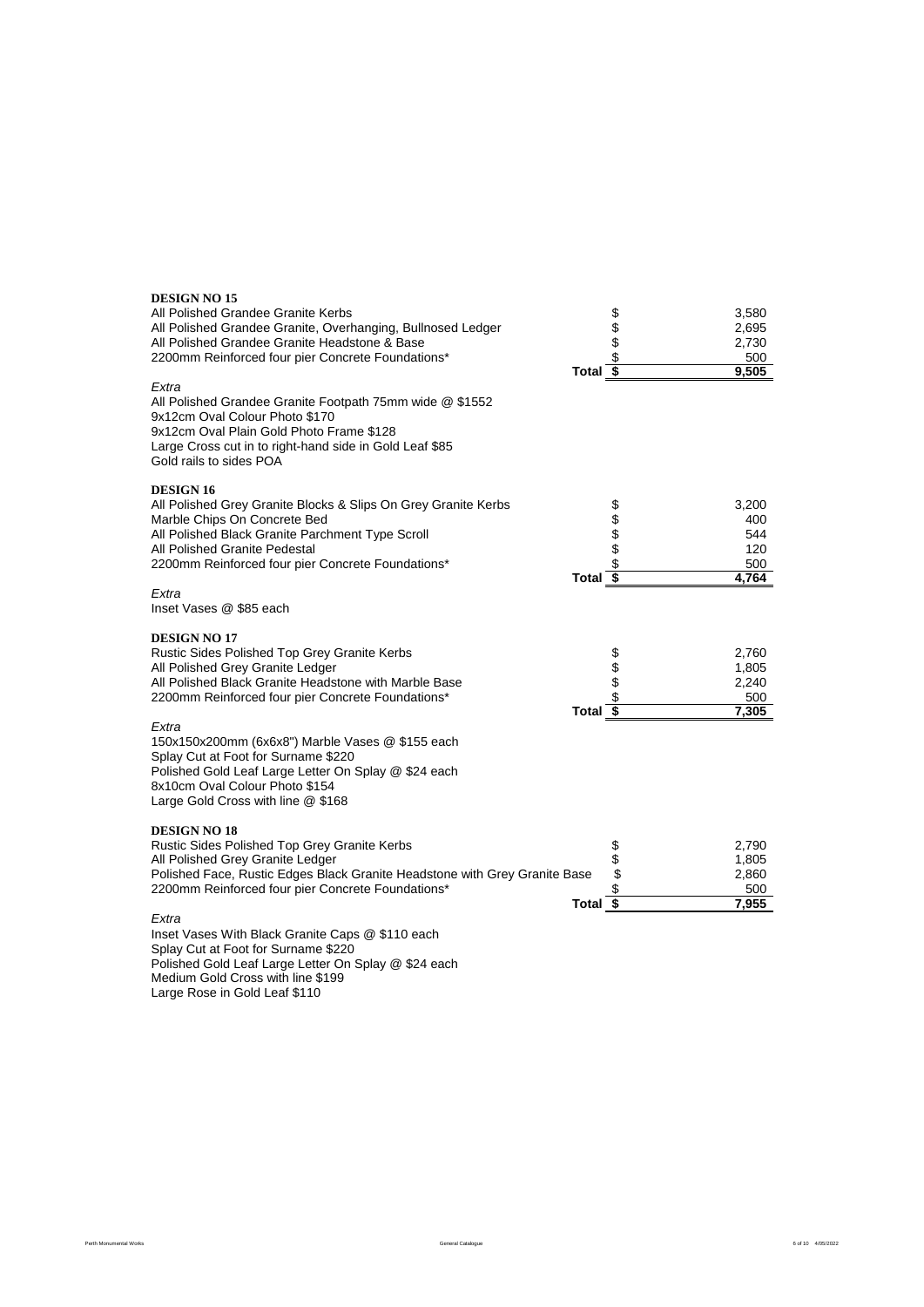| <b>DESIGN NO 19</b>                                                |                       |                            |
|--------------------------------------------------------------------|-----------------------|----------------------------|
| All Polished Grey Granite Kerbs                                    |                       | 2,790                      |
| Marble Chips On Concrete Bed                                       |                       | \$\$\$\$\$<br>400          |
| Marble Book with Cord & Tassel                                     |                       | 627                        |
| All Polished Granite Pedestal                                      |                       | 120                        |
| 2200mm Reinforced four pier Concrete Foundations*                  |                       | 500                        |
|                                                                    | Total $\overline{\$}$ | 4,437                      |
| Extra                                                              |                       |                            |
| 150x150x200mm (6x6x8') Grey Granite Vases @ \$137 each             |                       |                            |
| <b>DESIGN NO 20</b>                                                |                       |                            |
| All Polished Tan Brown Granite Kerbs                               |                       | 3,060                      |
| All Polished Tan Brown Granite Ledger                              |                       | <b>\$\$\$\$\$</b><br>1,885 |
| Marble Book with Cord & Tassel & Pedestal                          |                       | 627                        |
| Marble Base under Book                                             |                       | 300                        |
| 2200mm Reinforced four pier Concrete Foundations*                  |                       | 500                        |
|                                                                    | Total $\overline{\$}$ | 6,372                      |
| Extra                                                              |                       |                            |
| 150x150x200mm Marble Vases @ \$135                                 |                       |                            |
| Splay Cut at Foot for Surname \$220                                |                       |                            |
| Polished Gold Leaf Large Letter On Splay @ \$24 each               |                       |                            |
| Concrete Footpath \$350 (no longer permitted in Metropolitan Area) |                       |                            |
| 8x10cm Oval Colour Photo \$154                                     |                       |                            |
| 8x10cm Oval Plain Gold Photo Frame @ \$115                         |                       |                            |
| <b>DESIGN NO 21</b>                                                |                       |                            |
| All Polished Grey Granite Kerbs                                    |                       | 2,790                      |
| All Polished Grey Granite Ledger                                   |                       | \$\$\$\$\$<br>1,805        |
| All Polished Grey Granite Scroll                                   |                       | 600                        |
| Carrara Marble Panel to Scroll                                     |                       | 90                         |
| 2200mm Reinforced four pier Concrete Foundations*                  |                       | 500                        |
|                                                                    | Total $\sqrt{s}$      | 5,785                      |
| Extra                                                              |                       |                            |
| 150x150x150mm (6x6x6") Grey Granite Vases @ \$137 each             |                       |                            |
| Burgundy Coloured Ceramic Five Roses Posie @ \$336 each            |                       |                            |
| <b>DESIGN NO 22</b>                                                |                       |                            |
| Rustic Sides Polished Top Bahama Blue kerbs                        |                       | 3,170                      |
| All Polished Bahama Blue Ledger                                    |                       | 1,850                      |
| All Polished Black Galaxy Granite Headstone & Base                 |                       | 2,935                      |
| 2200mm Reinforced four pier Concrete Foundations*                  |                       | \$\$\$\$<br>500            |
|                                                                    | Total $\overline{\$}$ | 8,455                      |
| Extra                                                              |                       |                            |
| Inset vases @ \$85 each                                            |                       |                            |
| 8x10cm Oval Colour Photo @ \$154 each                              |                       |                            |

8x10cm Oval Colour Photo @ \$154 each 8x10cm Oval Plain Gold Photo Frame \$115 Cross with Rosary Beads \$160 Splay Cut at Foot for Surname \$220 Polished Gold Leaf Large Letter On Splay @ \$24 each Rose with Leaves cut in Gold Leaf \$120 Dingy Graphic cut in Gold Leaf \$120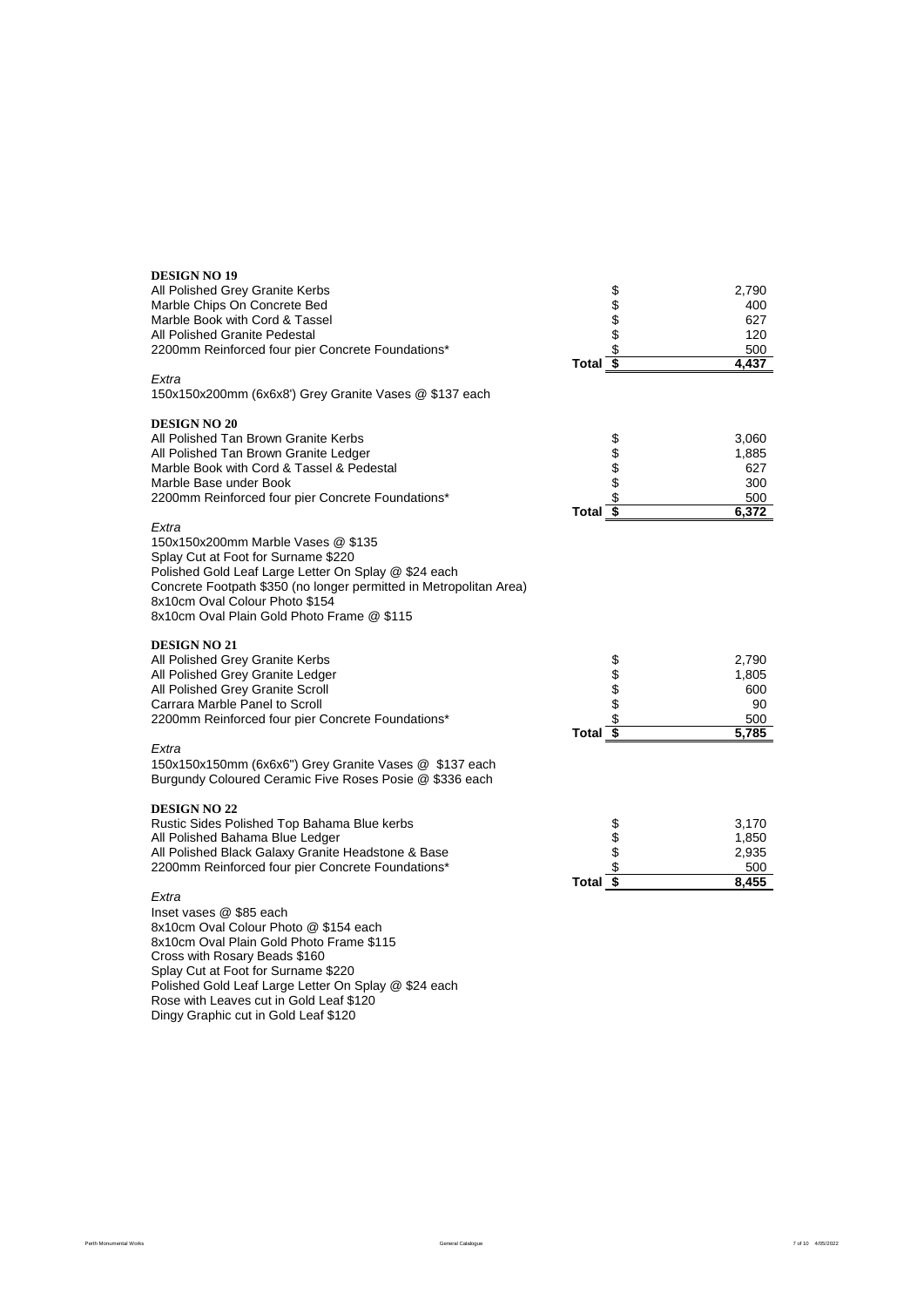# **DESIGN NO 23**

| All Polished Tan Brown Granite Baby Size Kerbs      | \$       | 2.290 |
|-----------------------------------------------------|----------|-------|
| All Polished Tan Brown Granite Baby Size Ledger     | S        | 1.360 |
| All Polished Tan Brown Granite Teddy Bear Headstone | S        | 1.200 |
| All Polished Tan Brown Granite Headstone Base       | S        | 430   |
| 2200mm Reinforced four pier Concrete Foundations*   |          | 500   |
|                                                     | Total \$ | 5.780 |

# *Extra*

Small Gold Leaf Cross \$50

All Polished Tan Brown Granite Footpath @ \$757 (no longer permitted in Metropolitan Area) Note: Baby size memorials not permitted in Metropolitan Area

| <b>DESIGN NO 24</b>                                                                                                                                                                                                                                                                                       |                                    |                                                 |
|-----------------------------------------------------------------------------------------------------------------------------------------------------------------------------------------------------------------------------------------------------------------------------------------------------------|------------------------------------|-------------------------------------------------|
| All Polished Multicolour Red Granite Small Kerbs                                                                                                                                                                                                                                                          | \$                                 | 2,460                                           |
| All Polished Multicolour Red Granite, Overhanging, Bullnosed Ledger                                                                                                                                                                                                                                       | \$                                 | 2,520                                           |
| All Polished Multi Colour Red Granite Double Heart Headstone & Base                                                                                                                                                                                                                                       | \$                                 | 2,971                                           |
| 2200mm Reinforced four pier Concrete Foundations*                                                                                                                                                                                                                                                         | \$                                 | 500                                             |
|                                                                                                                                                                                                                                                                                                           | Total $\overline{\$}$              | 8.451                                           |
| Extra<br>Multicolour Red Granite 75mm (3") Footpath @ \$1510<br>Multicolour Red Granite Grecian Style Vases @ \$210 each<br>Burgundy Coloured Ceramic Five Roses Posie @ \$336 each<br>Serbian Cross Cut In Gold Leaf \$110<br>9x12cm Oval Colour Photo \$170<br>9x12cm Oval Plain Gold Photo Frame \$128 |                                    |                                                 |
| <b>DESIGN NO 25</b><br>All Polished Blue Pearl Granite Small Kerbs<br>All Polished Blue Pearl Granite, Overhanging, Bullnosed Ledger<br>All Polished Blue Pearl Granite Chapel & Base<br>2200mm Reinforced four pier Concrete Foundations*                                                                | \$\$\$\$<br>Total $\overline{\$}$  | 2,920<br>3,150<br>4,705<br>500<br>11.275        |
| Extra<br>Large Gold Cross @ \$164<br>9x12cm Oval Colour photo \$170<br>9x12cm Ivy Leaf Gold Photo Frame \$113<br>Stained Glass Panel to Chapel top POA<br>Round Top Marble Inscription Panel @ \$100 each<br>Cut In Gold Leaf Large Letter On Chapel Cap @ \$24 each<br>Inset vases @ \$85 each           |                                    |                                                 |
| <b>DESIGN NO 26</b><br>All Polished Viscount White Granite Kerbs<br>All Polished Viscount White Granite Ledger<br>All Marble Chapel & Base<br>Marble Inscription Panel<br>2200mm Reinforced four pier Concrete Foundations*                                                                               | <b>88888</b><br>\$<br><b>Total</b> | 3,277<br>2,042<br>4,090<br>120<br>500<br>10.029 |

#### *Extra*

2 Carved Roses On Columns @ \$155 each 8x10cm Oval Colour Photo @ \$154 18x24cm Oval Colour Photo \$482 Inset Vases @ \$85 each 75mm (3") Grecian Marble Cross @ \$858 Small Cross in Lead Cut to Columns \$35 each Cut In Lead Large Letter To Chapel \$24 each Bronze Lamp 10149/17 @ \$185 each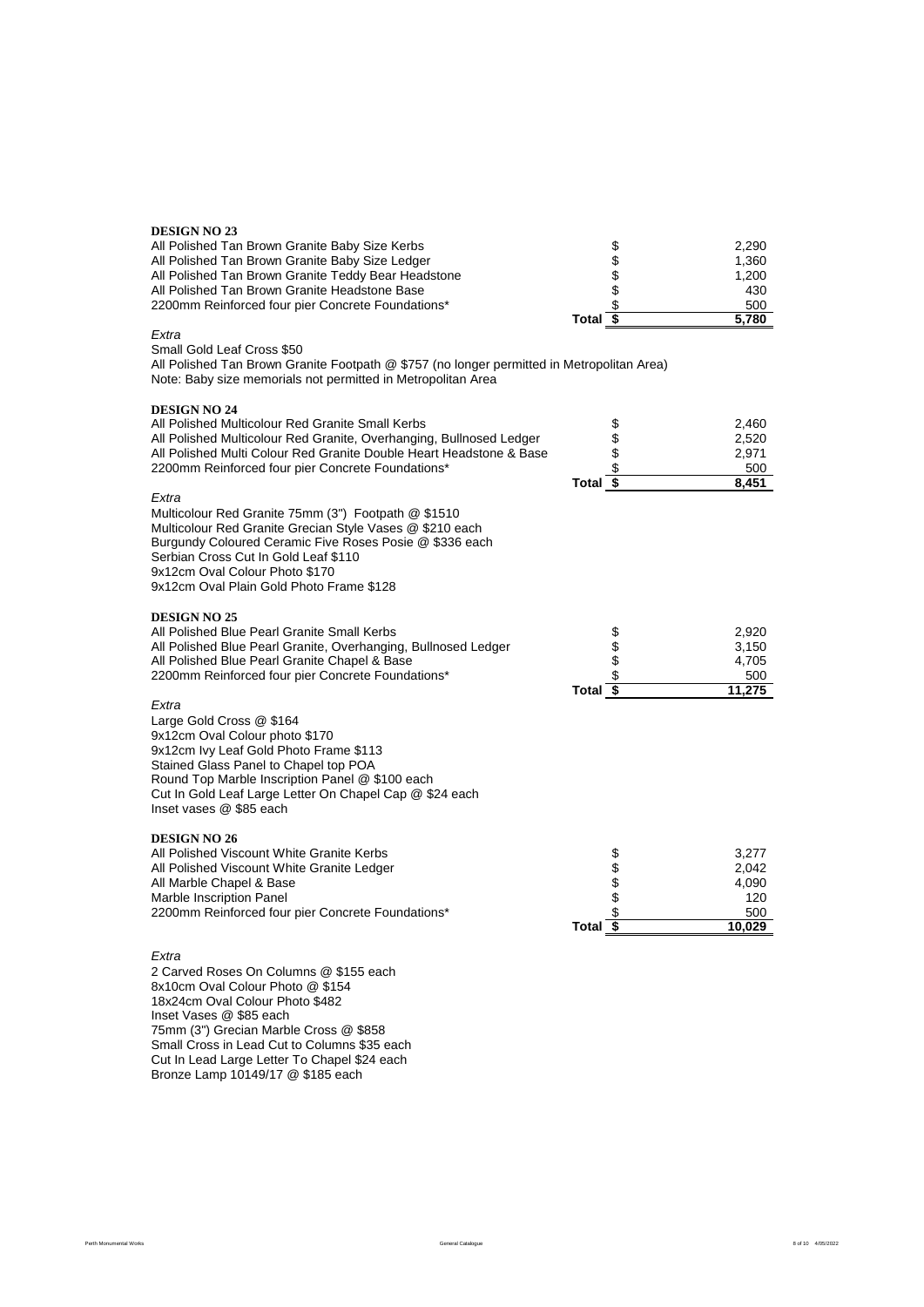| <b>DESIGN NO 27</b><br>All Polished Bahama Blue Kerbs<br>All Polished Bahama Blue Ledger<br>All Polished Bahama Blue 12" Chapel* & Base<br>Two All Polished Bahama Blue Inscription Panels<br>2200mm Reinforced four pier Concrete Foundations*                                                                                                                                                                                                                                                      | Total $\sqrt{5}$ | \$\$\$<br>\$   |            | 3,170<br>1,850<br>2,960<br>450<br>500<br>8,930 |
|------------------------------------------------------------------------------------------------------------------------------------------------------------------------------------------------------------------------------------------------------------------------------------------------------------------------------------------------------------------------------------------------------------------------------------------------------------------------------------------------------|------------------|----------------|------------|------------------------------------------------|
| Extra<br>Sliding Glass Door & Lock @ \$1145* Require 15" Chapel @ \$3820.<br>Single Ceramic Burgundy Rose Cross with Buds @ \$318 each<br>250mm (10") Bahama Blue Vases @ \$`205 each<br>Medium Gold Crucifix @ \$236<br>Carved rope finished columns @ \$200 ea<br>8x10cm Oval Colour Photo @ \$154<br>8x10cm Oval Plain Gold Photo Frame \$115<br>Gold Leaf tracery line To Chapel cap @ \$100<br>Cut In Gold Leaf Large Letter To Chapel @ \$24 each<br>Cut in Gold Leaf cross to Chapel cap \$75 |                  |                |            |                                                |
| <b>DESIGN NO 28</b><br>Rustic Sides, Polished Top Small Grey Granite Kerbs<br>All Polished Grey Granite, Overhanging, Bullnosed Ledger<br>All Polished Grey Granite Chapel & Base<br>All Polished Black Granite Book with Cord & Tassel<br>2200mm Reinforced four pier Concrete Foundations*                                                                                                                                                                                                         | Total            | \$\$\$<br>\$   |            | 3.170<br>2,240<br>2,746<br>608<br>500<br>9,264 |
| Extra<br>Cut in Gold Leaf Cross to Chapel cap \$75<br>8x10cm Oval Colour Photo @ \$154<br>All Polished Grey Granite Vases 150x150x150mm @ \$137 each<br>Cut In Gold Leaf Large Letters To Chapel cap @ \$24 each<br>All Polished Grey Granite Footpath 75mm (3") wide @ \$1440                                                                                                                                                                                                                       |                  |                |            |                                                |
| <b>DESIGN NO 29</b><br>Rustic Sides, Polished Top Himalayan Red Granite Kerbs<br>All Polished Himalayan Red Granite Ledger<br>All Polished Himalayan Red Granite Rose Headstone & Base<br>2200mm Reinforced four pier Concrete Foundations*                                                                                                                                                                                                                                                          | Total \$         | \$<br>\$<br>\$ |            | 3,340<br>2,185<br>2,610<br>500<br>8,635        |
| Extra<br>Cut in Gold Leaf Cross \$75<br>Himalayan Red Grecian Style Vase @ \$210 each                                                                                                                                                                                                                                                                                                                                                                                                                |                  |                |            |                                                |
| <b>DESIGN NO 30</b><br>2x All Polished Himalayan Red Granite Kerbs<br>2x All Polished Himalayan Red Granite, Overhanging Bullnosed Ledgers<br>2x All Polished Himalayan Red Granite Bases<br>2x All Polished YKD Black Headstone with Himalayan Red inserts<br>Bottom Offering Box with Granite Door<br>Top Offering Box with Perspex Door<br>Himalayan Red Granite Footpath to Centre<br>2 x sets of 2200mm Reinforced four pier Concrete Foundations*                                              |                  |                | <b>POA</b> |                                                |
| Extra<br>All Polished Black Granite Serbian cross \$633<br>All Polished Black Granite Diamond Shape Vases @ \$225 each<br>Cold Loot Cross CZE sook                                                                                                                                                                                                                                                                                                                                                   | Total            |                |            |                                                |

Cut in Gold Leaf Cross \$75 each

150x150mm Etched photo \$200 Cut In Large Gold Leaf Letters @ \$24 each